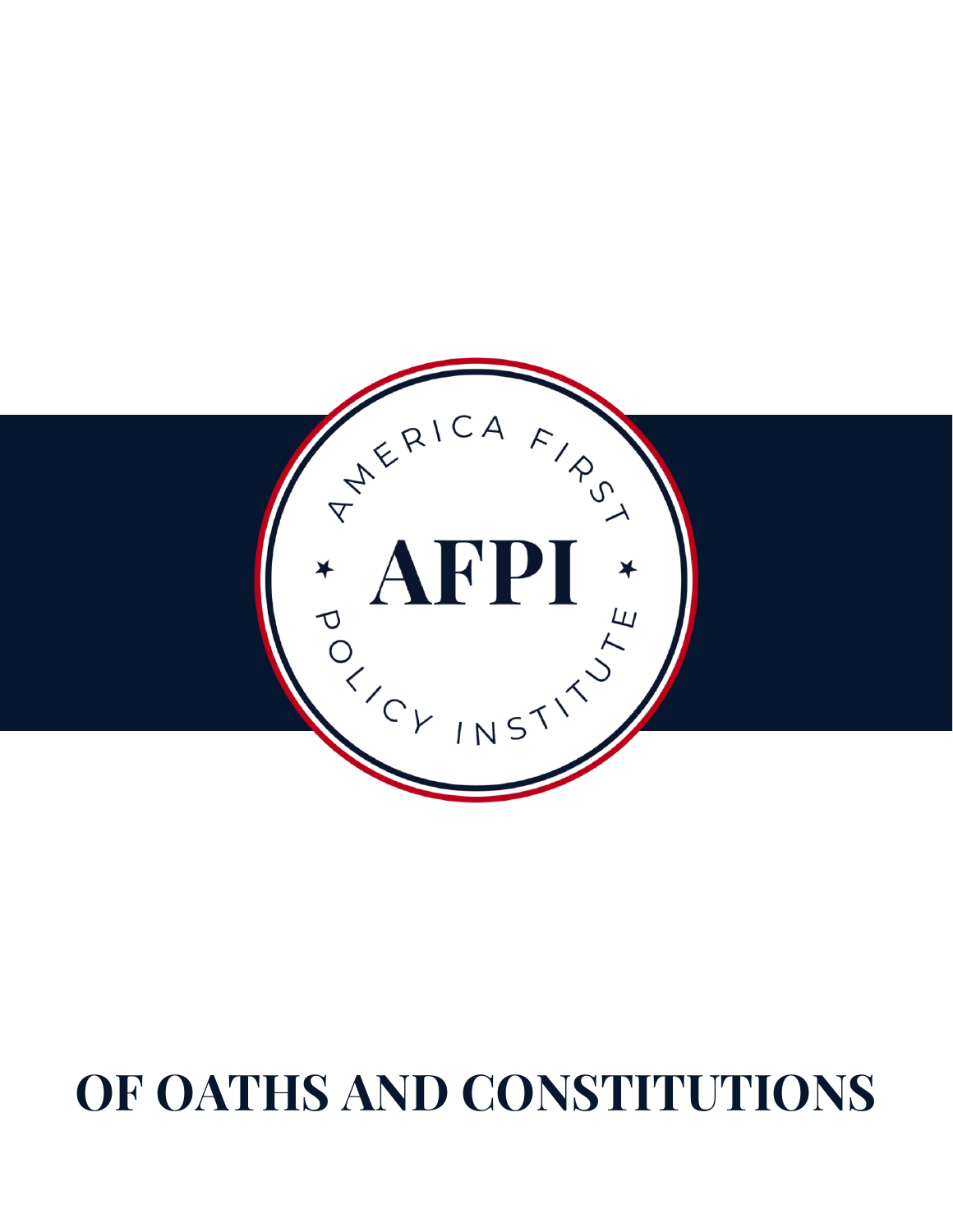*"When we appreciate America for what she truly is, we know that our Declaration is worth preserving, our Constitution worth defending, our fellow citizens worth loving, and our country worth fighting for." [\(1776 Commission Report, 2021, p. 20\)](https://trumpwhitehouse.archives.gov/wp-content/uploads/2021/01/The-Presidents-Advisory-1776-Commission-Final-Report.pdf)*

## **OF OATHS AND CONSTITUTIONS**

*By: James Baehr and Alexandra Campana*

*June 28, 2021*

"I do solemnly swear or affirm that I will support the Constitution of the United States." —First oath approved by the first Act of Congress, 29 September 1789.

It was the very first act of our first Congress to establish an oath of office [\(Keskel, 2002\).](https://www.usmcu.edu/Portals/218/LLI/MLD/Fidelity/Oath%20of%20Office%20Historical%20Guide%20to%20Moral%20Leadership.pdf?ver=2018-09-26-095744-147) Some version of this statement has been spoken by every veteran who has raised a hand to offer their life to service and leaders in every branch of our government (5 U.S. Code § 3331, Oath of Office, 1966). The oath tells us much about how to interpret the Constitution: it tells us the Constitution actually means something; it tells us the Republic faces dangers; and it tells us how to confront those dangers. In a day and age when those threats approach ever closer from a radical view taking root across the country that [rejects the principles of the founding](https://www.nytimes.com/interactive/2019/08/14/magazine/1619-america-slavery.html) of America and threatens national unity, we must recommit our allegiance to the Constitution and the enduring, universal principles which it outlines.

The oath shows that the Constitution has an objective, interpretable meaning. To swear "to support and defend" something outside of ourselves makes no sense if that something is simply whatever we want it to mean. The idea that the Constitution should be read like a contract was the core understanding of the founding generation and those that followed because it ensured the consent of the governed. In his seminal treatise A Familiar Exposition of the Constitution of the United States, Justice Joseph Story noted:

It is to be interpreted, as all other solemn instruments are, by endeavoring to ascertain the true sense and meaning of all the terms; and we are neither to narrow them, nor to enlarge them, by straining them from their just and natural import, for the purpose of adding to, or diminishing the powers, or bending them to any favorite theory or dogma of party. It is the language of the people, to be judged according to common sense, and not by mere theoretical reasoning. It is not an instrument for the mere private interpretation of any particular men.

(Story, 1840, § 42)

The corollary to this understanding of the Constitution is a commitment to the rule of law [\(1776 Commission Report, 2021, p. 6\).](https://trumpwhitehouse.archives.gov/wp-content/uploads/2021/01/The-Presidents-Advisory-1776-Commission-Final-Report.pdf) When we take the oath, we promise to uphold a written law whether or not we personally agree with it. This is the basis for a social order that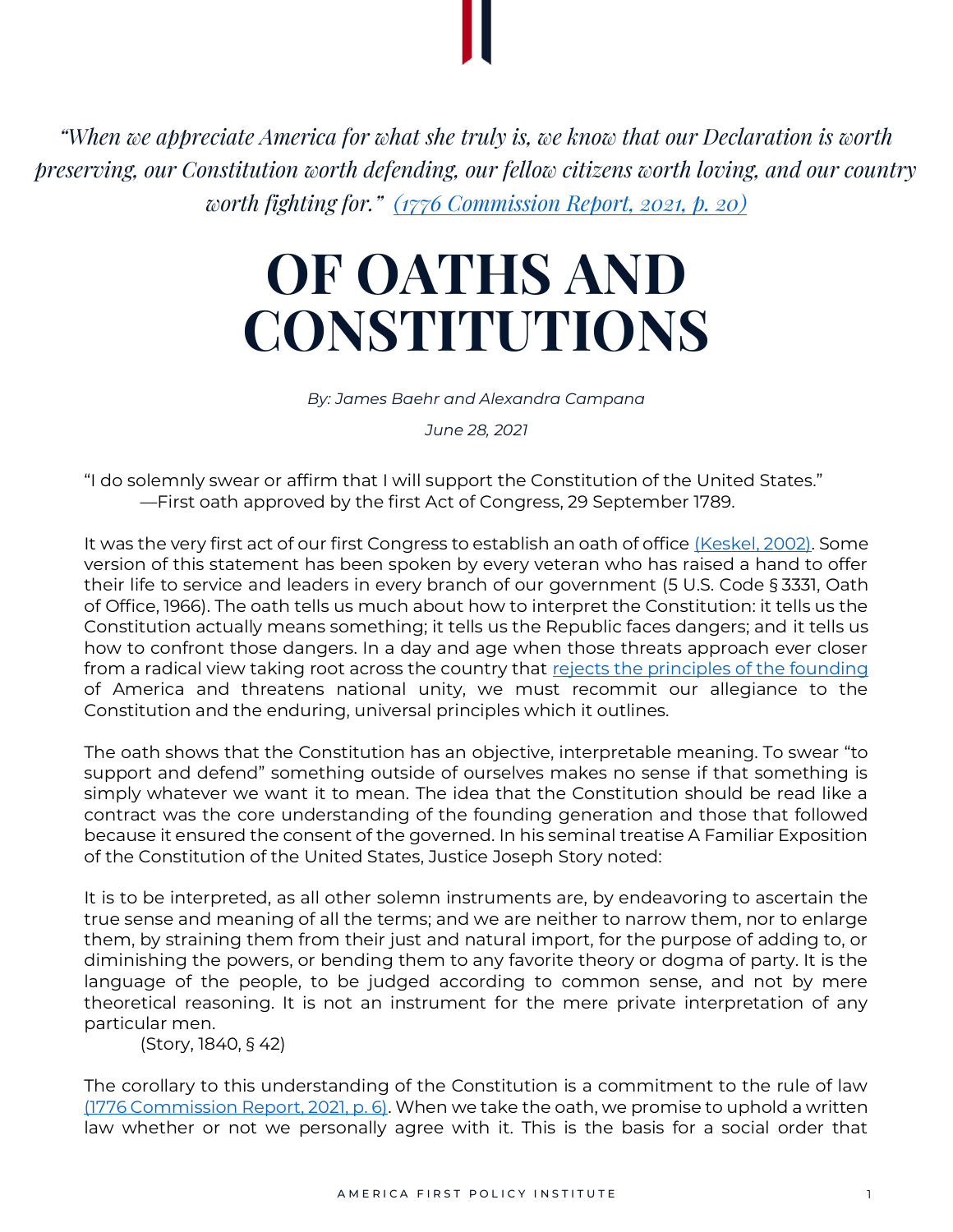recognizes that the legitimate flow of power comes only from the people through the processes outlined at our founding and not the whims of any one person. The right to govern ourselves laid out in the Constitution comes from a view of the inherent dignity of the people enunciated in the Declaration of Independence's inalienable, self-evident truth that "All men are created equal." (Spalding, 2014). The Constitution flows from the philosophical premises of the Declaration of Independence in its opening line, "We, the People…" (Spalding, 2014).

The oath shows that the Republic is never entirely safe from dangers. When we swear to defend the Constitution against "all enemies," we admit there are forces arrayed against it. At the time of the founding, those forces were powerful monarchies with little interest in seeing a representative democracy prove itself successful (Herring, 2011). Over the course of our history, the enemies of the Constitution have been internal as well as external, fought on storied battlefields both "foreign and domestic." (McPherson, 2003). These have been military battles and ideological ones against systems of slavery, fascism, communism, and others that deny inherent human dignity and individual equality [\(1776 Report, 2021, pp. 10-](https://trumpwhitehouse.archives.gov/wp-content/uploads/2021/01/The-Presidents-Advisory-1776-Commission-Final-Report.pdf) [16\).](https://trumpwhitehouse.archives.gov/wp-content/uploads/2021/01/The-Presidents-Advisory-1776-Commission-Final-Report.pdf)

Some of the most profound dangers to the Republic rest in ourselves. The Founders had a keen understanding of human nature, including our selfish ambition and tribalism, which motivated their design for our government (Madison, 1787). French political theorist Baron de Montesquieu discounted the possibility of large republics, stating that one "cannot long subsist." (Montesquieu, 1748, § 8.16). Montesquieu, like the Founders, saw men as selfish and "apt to abuse" power to benefit themselves and their groups. (Montesquieu, 1748, § 5.8). The Founders crafted the American system with a deep awareness of men's defect and the historical fragility of the type of system they were attempting to construct. In fact, Federalist No. 10 noted the typical ends of such factionalism:

"Hence it is that such democracies have ever been spectacles of turbulence and contention; have ever been found incompatible with personal security or the rights of property; and have in general been as short in their lives as they have been violent in their deaths." (Madison, 1787, Federalist No.10)

To counteract these challenges, the Founders focused on creating a representative and expansive system: they saw a large republic as the solution and not the problem because of how it would disperse power (Madison, 1787). The structure of government was essential. The Founders crafted a system of divided, representative government as protection against despotism.

"The accumulation of all powers, legislative, executive, and judiciary, in the same hands, whether of one, a few, or many, and whether hereditary, self-appointed, or elective, may justly be pronounced the very definition of tyranny." (Madison, 1787, Federalist No. 47)

The very organizational structure of the Constitution underscores the central importance of separated powers, with Article I representing the Legislature and its lawmaking power, Article II devoted to the President as executor of the law, and Article III as the judiciary to uphold the law in specific cases and controversies (U.S. Const.).

The relationship between the states and the federal government provided an added diffusion of power and an enlargement of the Republic. (Spalding, 2014, p. 3). The Constitution served as a grant of authority from the states for certain powers to the national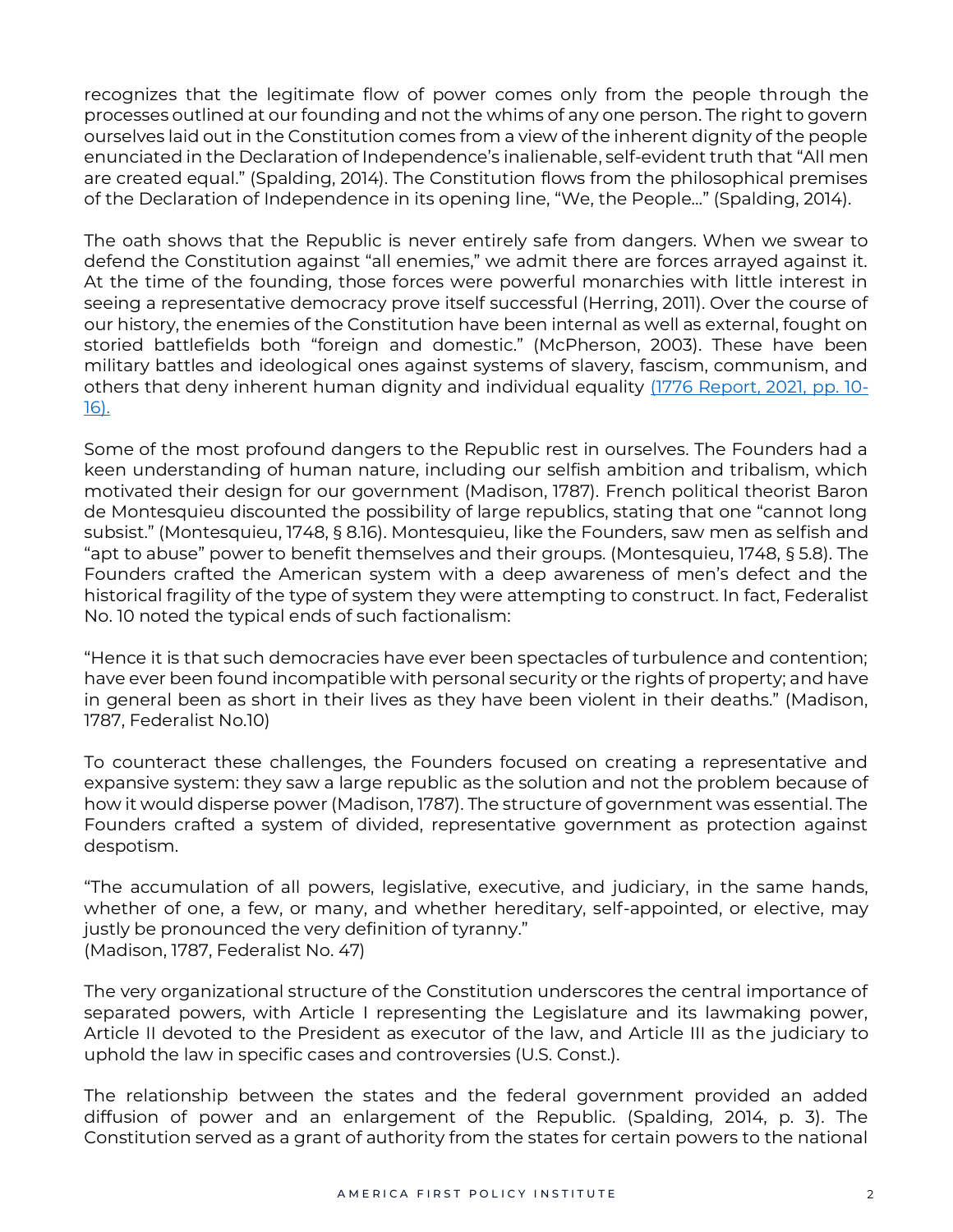government and those "necessary and proper" to carry them out (U.S. Const. art. I, sec. 8). The "police powers," those broad and fundamental powers dedicated to the health, safety, and welfare of the people, were retained by the states and the People (Spalding, 2014, p. 483).

Although Americans revere the Bill of Rights, it is the structure of government outlined in the Constitution that preserves these liberties. Justice Antonin Scalia used to recite a list of soaring provisions guaranteeing freedom of the press, freedom of conscience, and unpunished criticism of the government. Then he would reveal that these commitments were the Bill of Rights from the 1977 Constitution of the Union of Soviet Socialist Republics. He wrote:

Wonderful stuff . . . they were not worth the paper they were printed on . . . They are what the Framers of our Constitution called 'parchment guarantees,' because the real constitutions of those countries—the provisions that establish the institutions of government—do not prevent the centralization of power in one man or one party, thus enabling the guarantees to be ignored. Structure is everything. (Scalia, 2008, p. 1418) (emphasis added)

Yet, the oath also shows us that our system requires a strong civil society. Montesquieu argued that the animating principle of a Republic is virtue, which is defined as "the love of the laws and of our country." (Montesquieu, 1748, § 4.5). This virtue was not natural but required consistent self-renunciation, of focusing our happiness on "doing greater services to our country than the rest of our fellow citizens." (Montesquieu, 1748, § 5.3). The Founders agreed on the centrality of public virtue and morality.

"Neither the wisest constitution nor the wisest laws will secure the liberty and happiness of a people whose manners are universally corrupt. He therefore is the truest friend of the liberty of his country who tries most to promote its virtue." (Adams, 1749)

The oath itself is a solemn promise, empty if we are neither honorable nor virtuous enough to uphold it. It is a commitment to self-denial for the sake of the People and the Constitution they established. It ends by invoking the assistance of God. In this way, the oath shows us the way back from the cynical radicalisms of our age through a recommitment to an authentic view of our nation's founding and its Constitution.

Therefore, the oath stands against the trendy, ahistorical cynicism that says America was founded to enforce and perpetuate slavery and systemic racial supremacy [\(The 1619 Project\).](https://www.nytimes.com/interactive/2019/08/14/magazine/1619-america-slavery.html) Instead, as the Founders declared, the Constitution is a system to advance universal principles of human liberty and equality against governmental overreach at the behest of powerful, self-interested factions. The oath, spoken by officers and enlisted of every tribe and tongue, stands against all efforts to divide based on race, color, or class. It serves as a repudiation of the divisions of identity politics and unifies under the enduring principles of the American creed. We must return to these principles under the Constitution if we are long to endure. So help us, God.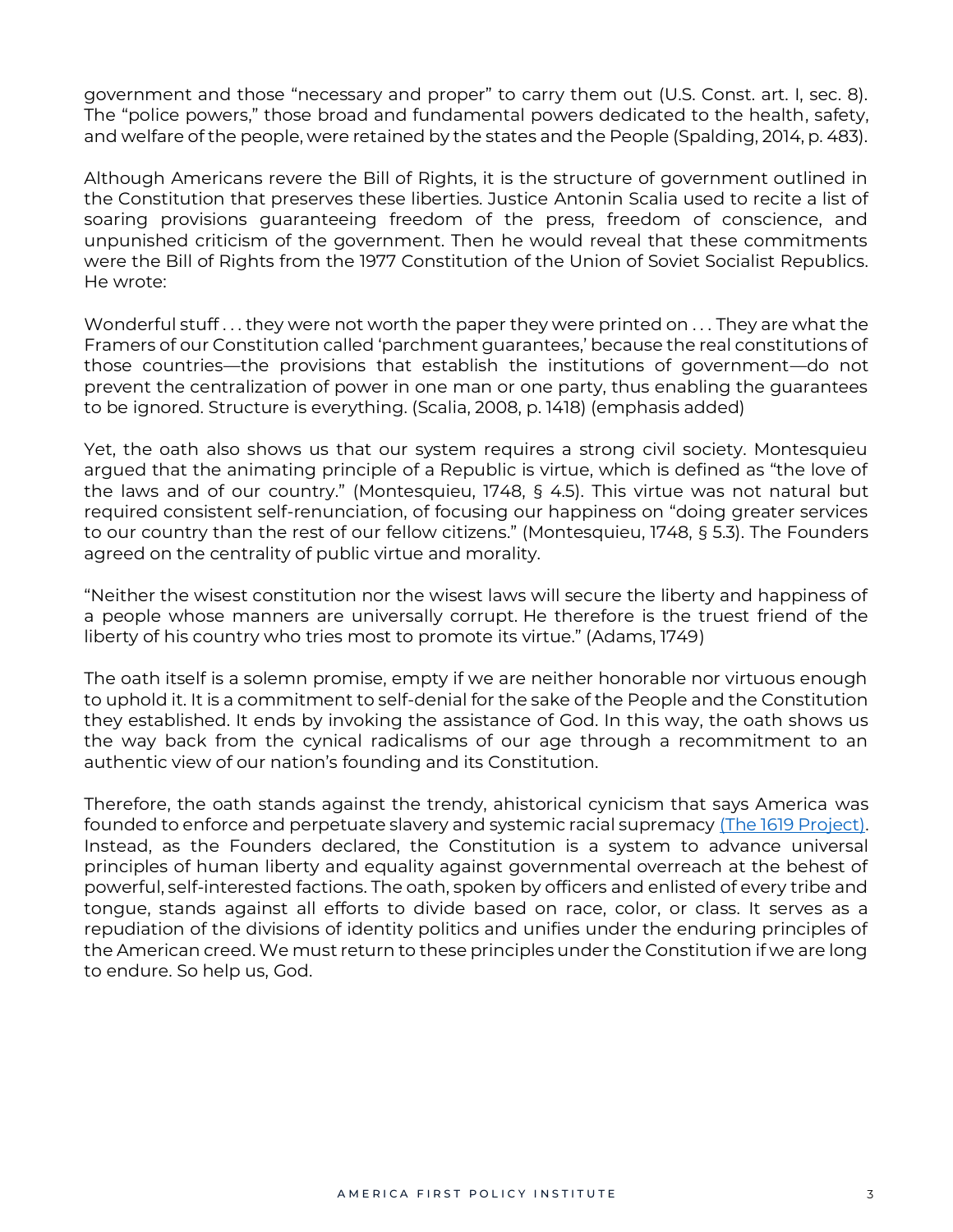## **AUTHOR BIOGRAPHY**

**James Baehr** is a Senior Fellow of the America First Policy Institute. He is a Major in the Marine Corps Reserve and served as a Special Assistant to the President.

**Alexandra Campana** is a policy analyst for the America First Policy Institute Center for 1776 and a former White House policy advisor.